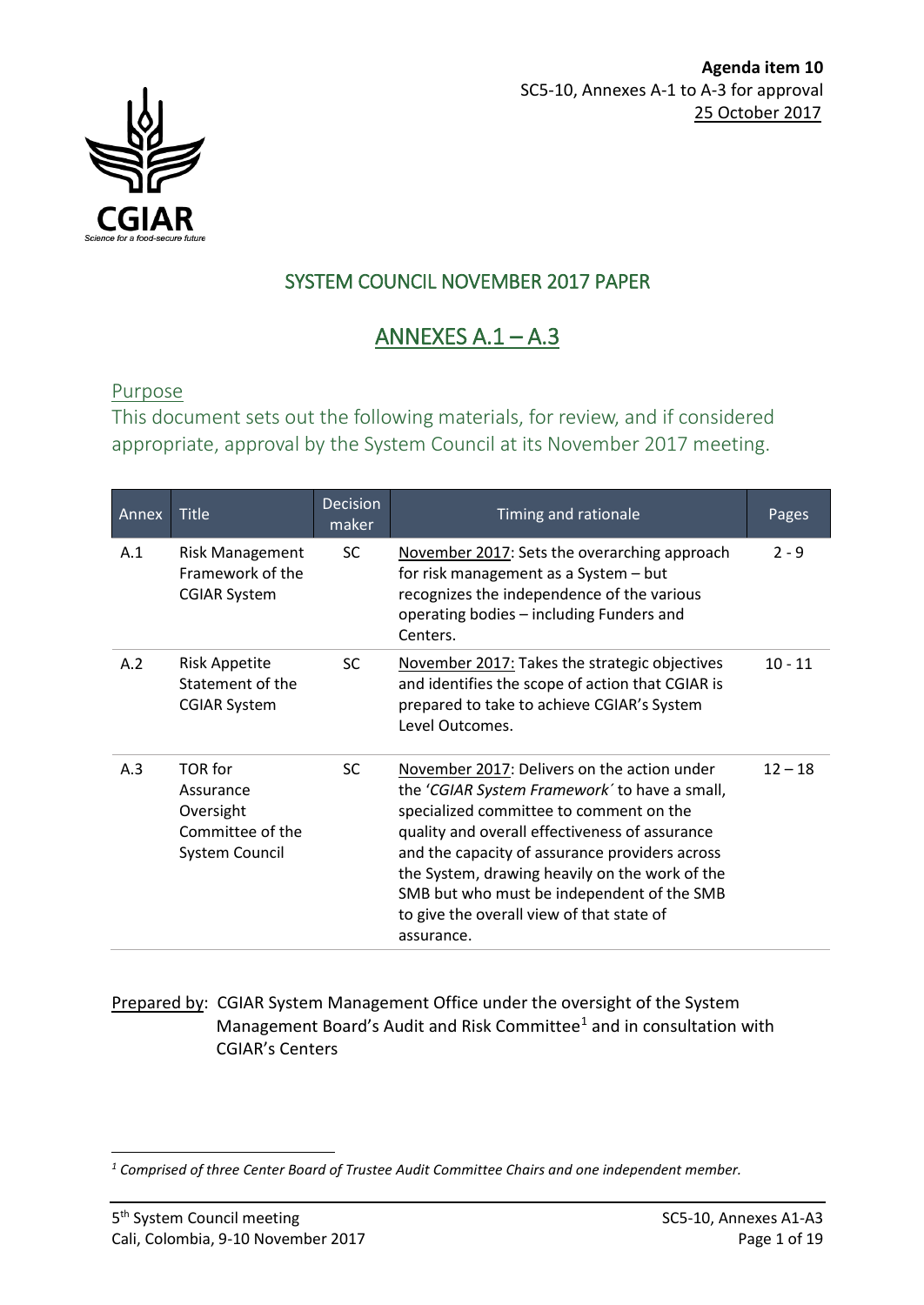

ANNEX A.1

# DRAFT RISK MANAGEMENT FRAMEWORK OF THE CGIAR SYSTEM

Approved by the System Council [Date]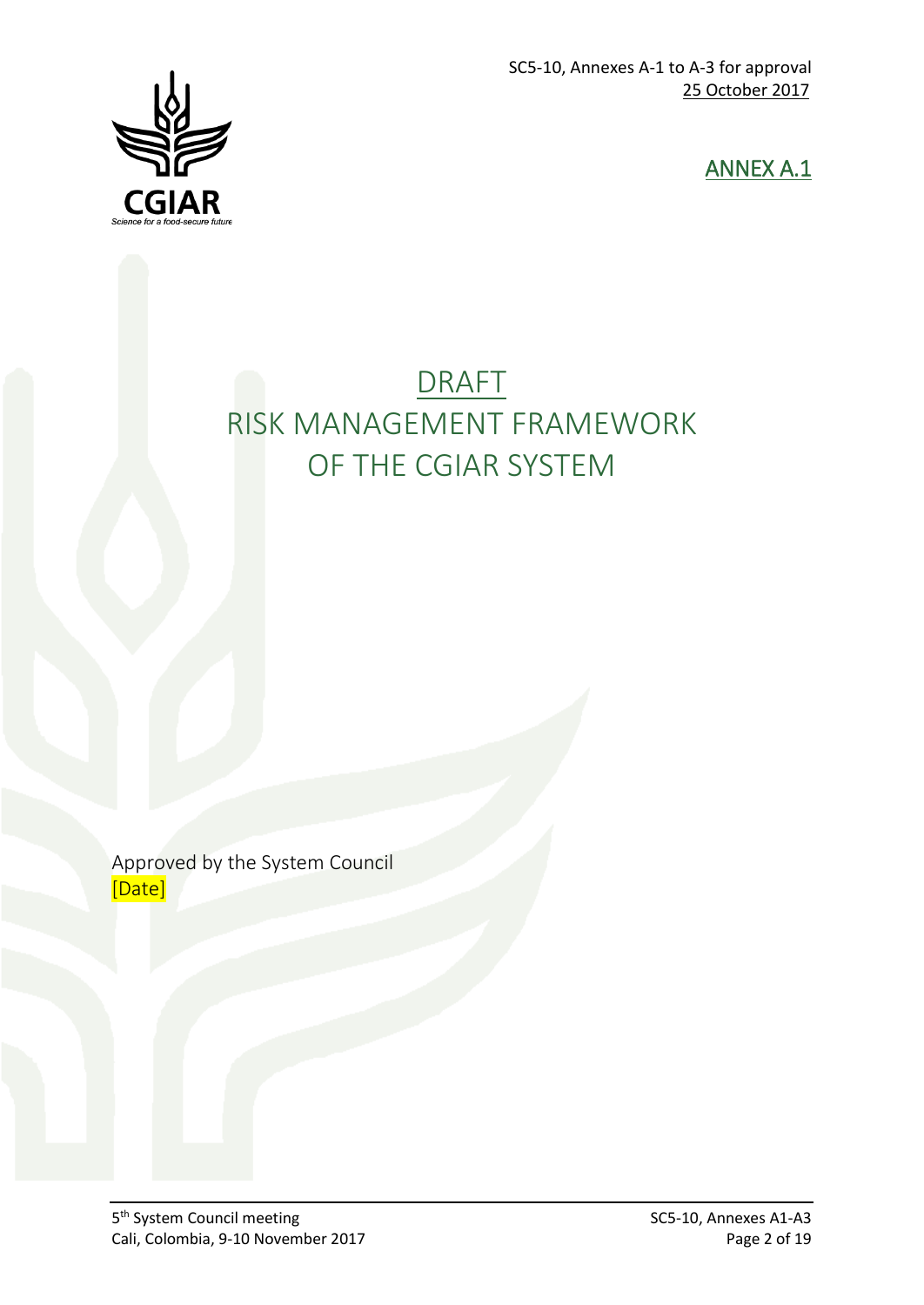#### **Introduction**

- 1. The scope of CGIAR's operations is significant, involving multiple national, regional and international partners and a geographic footprint that extends across the globe including into some of the world's most challenging environments. CGIAR cannot deliver on its mission without collective awareness of the evolving risks faced as opportunities are exploited. CGIAR recognizes that effective risk management is critical to its success and is a key element of good governance.
- 2. The nature of the CGIAR System brings a unique challenge to the identification of a shared vision of CGIAR's risk universe and how an appropriate balance between related opportunities and risks is achieved. The CGIAR System's Risk Management Framework ('RM Framework') is thus developed on the basis that CGIAR operates as an '*extended enterprise',* in which a number of organizations come together in a joint endeavor to achieve outcomes that none of them could have achieved on their own'.<sup>2</sup>
- 3. While each stakeholder within the CGIAR System defines its own internal risk management processes, this RM Framework provides a common set of risk management concepts and principles to guide how risks relevant to CGIAR as a System are overseen and managed.
- 4. In CGIAR's extended enterprise environment, effective risk management provides CGIAR's many stakeholders with adequate assurance that, as a System:
	- a. We embrace strategically relevant opportunities, current and new, in a way that best leverages our capabilities, with awareness of the potential trade-offs involved.
	- b. Where the exploitation of an opportunity nevertheless involves risks that cannot be fully mitigated, we are monitoring and continually evolving our actions to minimize adverse impacts or prevent loss of key assets.

#### Overarching risk management principles

- 5. Building on the *Guiding Principles for the Governance of the CGIAR System,* [3](#page-2-1) the *CGIAR System Framework[4](#page-2-2)* and the *Charter of the CGIAR System Organization[5](#page-2-3)*, CGIAR collaborates on risk management across the System according to the following principles:
	- **Responsibility for an entity's own internal risk management rests with its own management:** Risk management must be tailored, embedded across each entity taking human and cultural factors into account, and under the exclusive

<span id="page-2-0"></span><sup>&</sup>lt;sup>2</sup> UK Institute of Risk Management, 'Managing risk in complex 21<sup>st</sup> century organizations – Executive Summary', 2014

<span id="page-2-1"></span><sup>&</sup>lt;sup>3</sup> Agreed between CGIAR's Funders and Centers in February 2016, and incorporated into the CGIAR System Framework at Article 1, with the intent to guide the development of policies, procedures, guidelines and operations of the CGIAR System.

<span id="page-2-2"></span><sup>4</sup> <http://library.cgiar.org/bitstream/handle/10947/4371/CGIAR%20System%20Framework%20-%20WEB.pdf?sequence=4>

<span id="page-2-3"></span><sup>5</sup> <https://library.cgiar.org/bitstream/handle/10947/4370/Charter%20CGIAR%20Organization.pdf?sequence=4>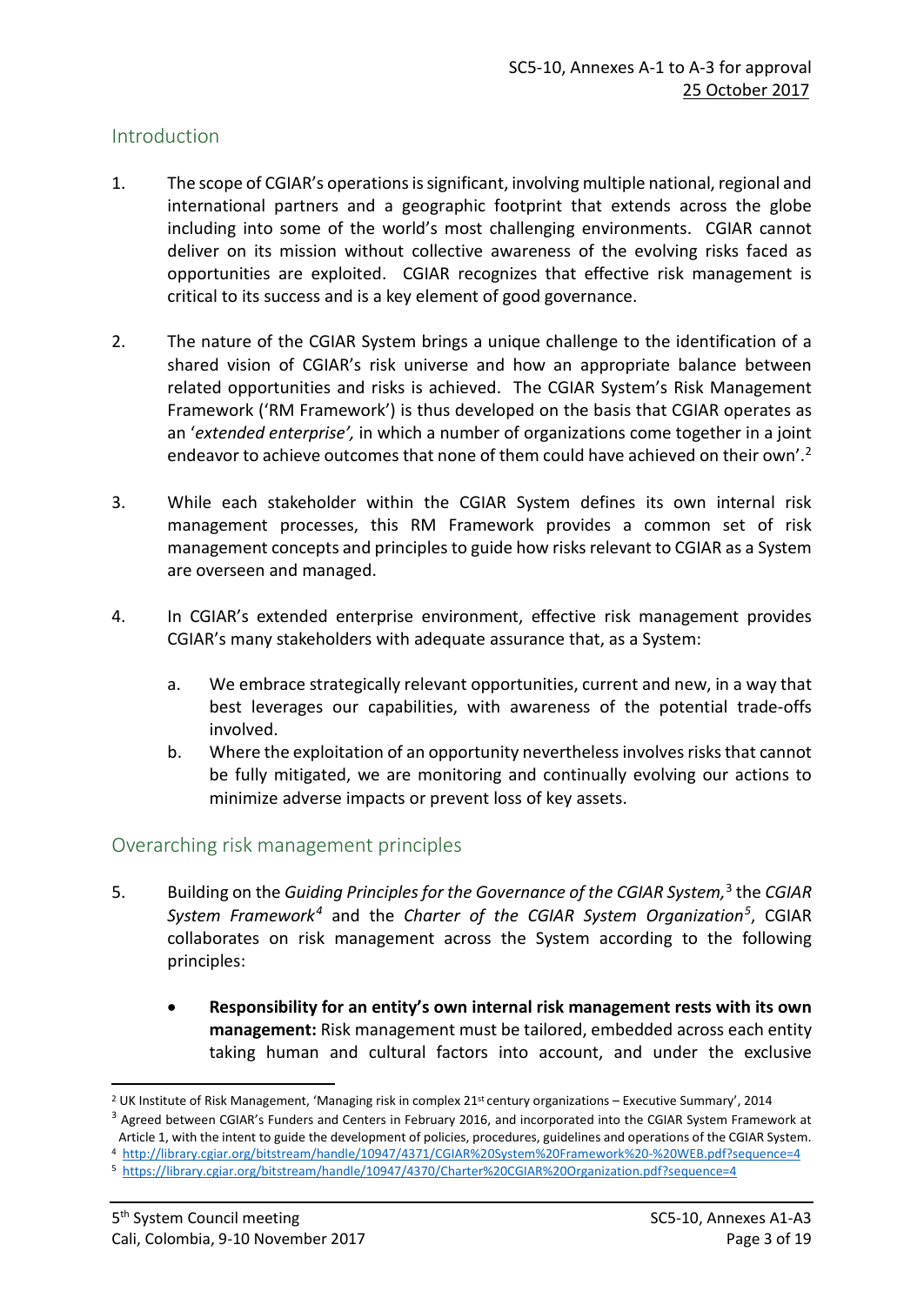responsibility of management, who must ensure that it has capacity to meet expected standards.

• **Risk management is performed closest to the risk to maximize effectiveness**:

In CGIAR's extended enterprise environment it is accepted that a subset of CGIAR's key risks will need to be overseen by multiple stakeholders. Considering the Guiding Principle of Subsidiarity<sup>6</sup>, to the extent appropriate, some System-level risks will be monitored and managed by the System Management Board and/or System Council in addition to the Centers.



- **Effective risk management is dynamic, iterative and responsive to change:**  As an innovation-driven System, CGIAR needs to adopt and implement strategic actions that are the most likely to support the achievement of its System Level Outcomes. We seek to obtain the best and most current balance of available opportunities against the most acceptable level of risks. We are committed to identify and measure key risks on a periodic basis, revisit our formerly agreed appetite forrisk and formulate strategies to address significant risks as they arise.
- **Risk management is transparent and inclusive:** Some risks will require joint management because of the inherent nature of those risks in a multidimensional extended enterprise environment. Management of the respective entities involved will be responsible for exchanging the information needed to ensure that potential consequences of risk management action on the entire System are always considered.
- **Opportunities and risks are considered individually and in their aggregate**: CGIAR recognizes that several types of risks and opportunities may have the potential to influence the delivery of the same objective. Opportunities and potential System risk events will be assessed according to the System's risk appetite, possible response strategies, and which entity or function is most appropriate to take responsibility for that response (the "owner").
- **We ensure appropriately mandated, coordinated and resourced assurance providers**[7](#page-3-1) **and promote the delivery of 'combined assurance' across the System to ensure effective monitoring and management of opportunities and**

<span id="page-3-0"></span> $6$  As set out in the CGIAR System Framework, Annex A; Paragraph 12

<span id="page-3-1"></span> $<sup>7</sup>$  Sources of assurance in a 'combined assurance' model relevant to the CGIAR System include (but are not limited to)</sup> Centers' management, internal control and compliance functions, internal audit and evaluation providers; external auditors; funder initiated audits and reviews; the System Organization and its respective bodies; the Internal Audit Function arrangements; and the ISPC, and the IEA.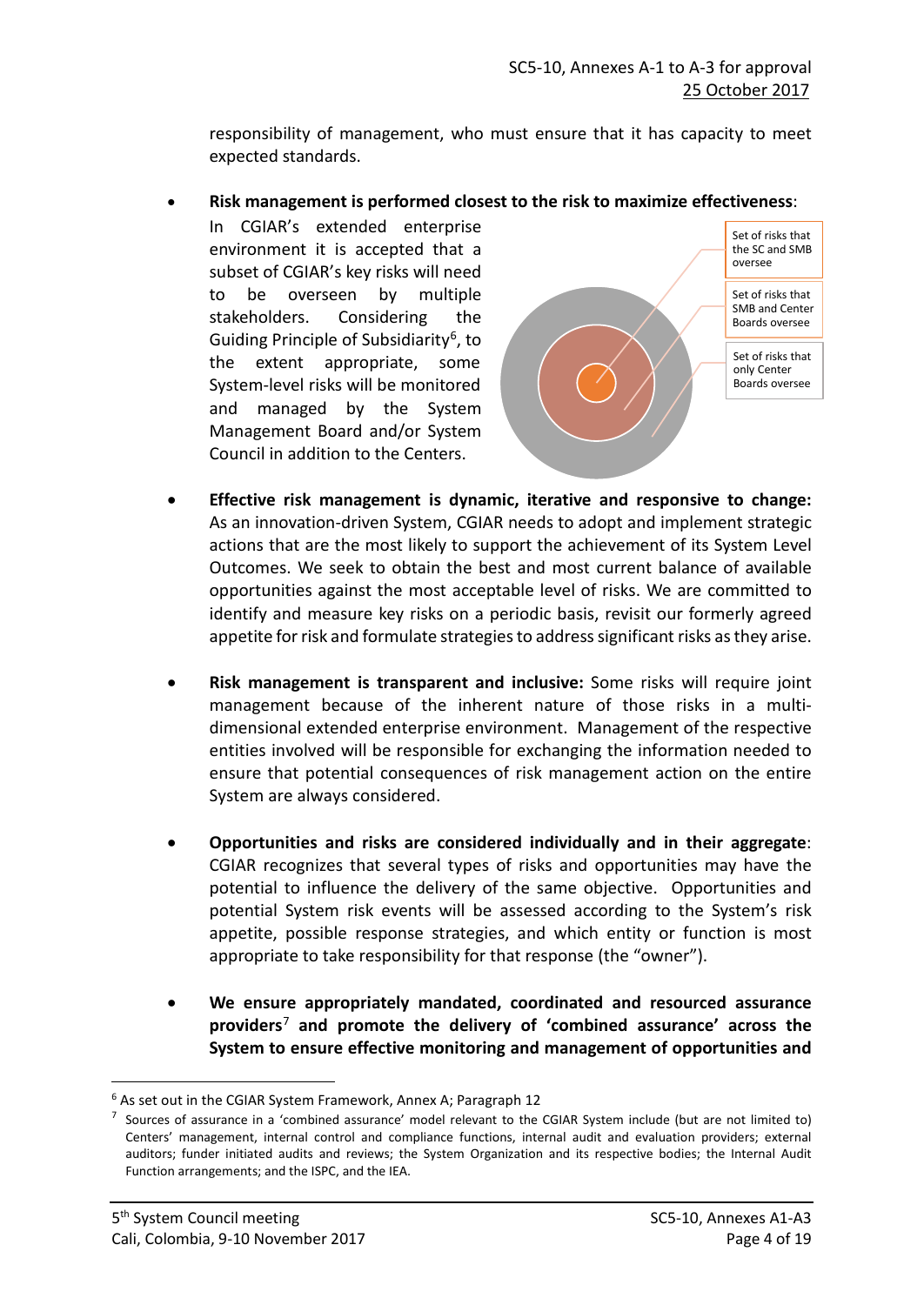**risks**:

To the largest possible extent, duplication between sources of assurance to Center Boards, the System Management Board and the System Council is to be avoided. As relevant, each source of assurance refers to its own professional framework, and seeks to comply with standards endorsed at international level by their respective professional bodies.

- **We share information as needed and take decisions promptly**: As risks are managed by multiple stakeholders across the CGIAR System, we value clear, transparent and timely communications to avoid missing opportunities, or the risk that an existing problem grows. Our aim is to foster a pro-active communications culture across the System, which is underpinned with communications and escalation/de-escalation strategies and plans for incident response by the most appropriate body.
- 6. This RM Framework draws upon risk management approaches and recommended practices under ISO 31000 and COSO's September 2017 revised framework, as adapted to CGIAR's extended enterprise environment.<sup>[8](#page-4-0)</sup>

# Operational objectives, associated families of risk and System-wide risk appetite

7. **Setting strategic System-wide operational objectives to achieve our goals**: To provide an essential link between CGIAR's System Level Outcomes and the actions of the full breadth of CGIAR System stakeholders to deliver against those outcomes, Table 1 below sets out CGIAR's operational objectives in the context of its extended enterprise environment (as may be amended from time to time):

| <b>Delivery</b> | Deliver quality science and other research outputs through<br>effective partnerships, to provide critical improvements for food<br>security, nutrition and resilience to climate change |
|-----------------|-----------------------------------------------------------------------------------------------------------------------------------------------------------------------------------------|
| Relevance       | Establish and maintain CGIAR as a relevant and sustainable tool for<br>agricultural research for development                                                                            |
| Reputation      | Make the association with CGIAR a rational and rewarding decision                                                                                                                       |
| Reliability     | <b>Fulfill formal commitments</b>                                                                                                                                                       |
| Efficiency      | Generate all benefits mentioned above efficiently and provide<br>'value for money'                                                                                                      |

#### *Table 1 – CGIAR System strategic operational objectives*

<span id="page-4-0"></span> <sup>8</sup> (i) The Committee of Sponsoring Organizations of the Treadway Commission (COSO), 6 September 2017 revised risk management framework titled '*ERM Framework: Enterprise Risk Management–Integrating with Strategy and Performance';* and (ii) The 2009 standard of the International Organization for Standardization titled '*ISO 31000 - Risk Management: Principles and Guidelines'*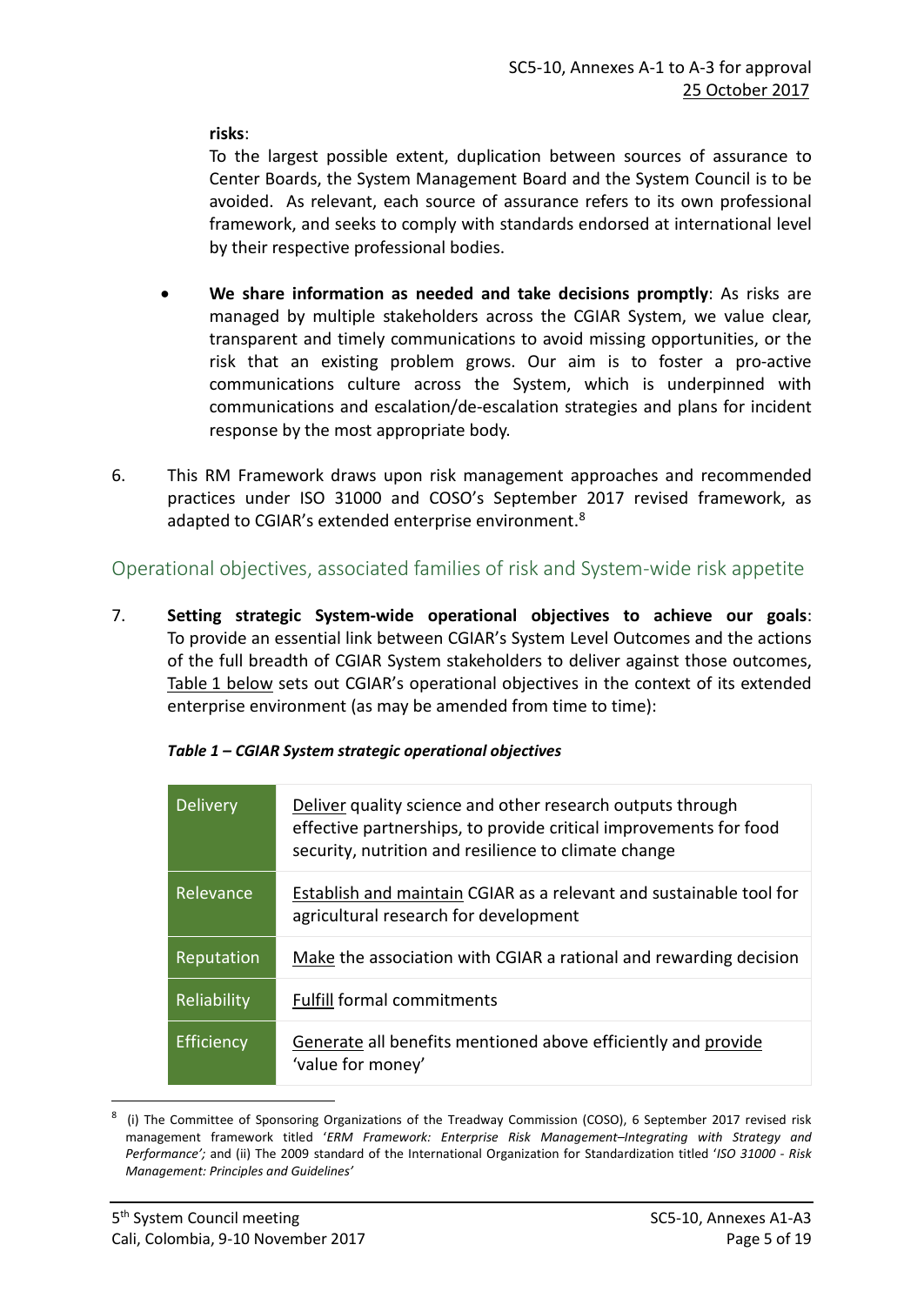#### 8. **Associated key risk families and opportunity and risk indicators:**

Table 2 below, as may be amended from time to time, identifies the families of risk that are utilized by CGIAR to provide a mechanism to identify:

- (i) Relevant opportunity and risk indicators for the risk families; and
- (ii) Appropriate assurance processes to provide evidence of reasonable assurance in regard to those risks.

| <b>5 CGIAR STRATEGIC OPERATIONAL OBJECTIVES</b> |           |            |             |            | <b>CGIAR'S SYSTEM-WIDE FAMILIES OF RISKS</b>                                    |
|-------------------------------------------------|-----------|------------|-------------|------------|---------------------------------------------------------------------------------|
| <b>Delivery</b>                                 | Relevance | Reputation | Reliability | Efficiency | Resulting from missed opportunities                                             |
| X                                               | X         | X          |             |            | CGIAR is no longer a front runner                                               |
| X                                               | x         |            | x           |            | CGIAR loses its central role in Agricultural<br><b>Research for Development</b> |
| x                                               |           | x          | x           |            | Non adherence to appropriate values                                             |
| χ                                               | x         | χ          | χ           |            | Unsatisfactory evidence and assurance<br>received                               |
| χ                                               |           |            |             | X          | Poor execution undermines capability                                            |

#### *Table 2 – CGIAR System families of risk*

- 9. **Operating with a shared Risk Appetite Statement for System risks:** While the risk appetite of individual CGIAR System Funder, Centers and Partners will necessarily vary, consensus in decision-making for CGIAR as a System is reached through the System Council and the System Management Board, as guided by the System's governing instruments and agreed strategic goals (System Level Outcomes).
- 10. As updated from time to time, the **CGIAR System Risk Appetite Statement**, a companion document this RM Framework, clarifies CGIAR's overall willingness as a System to take risk in pursuit of its goals by:
	- Communicating how much risk is agreed as being appropriate to take as a System to maximize CGIAR's impact; and
	- Providing a basis to assess how much risk is being taken, to inform future conversations on whether adjustments to the Risk Appetite Statement are required.

#### Roles and responsibilities across the System

11. **Operating within the CGIAR System's highly collaborative model:** Center-own risks remain fully in the mandate of each Center's Board of Trustees and management. However, effective management and oversight of CGIAR System opportunities and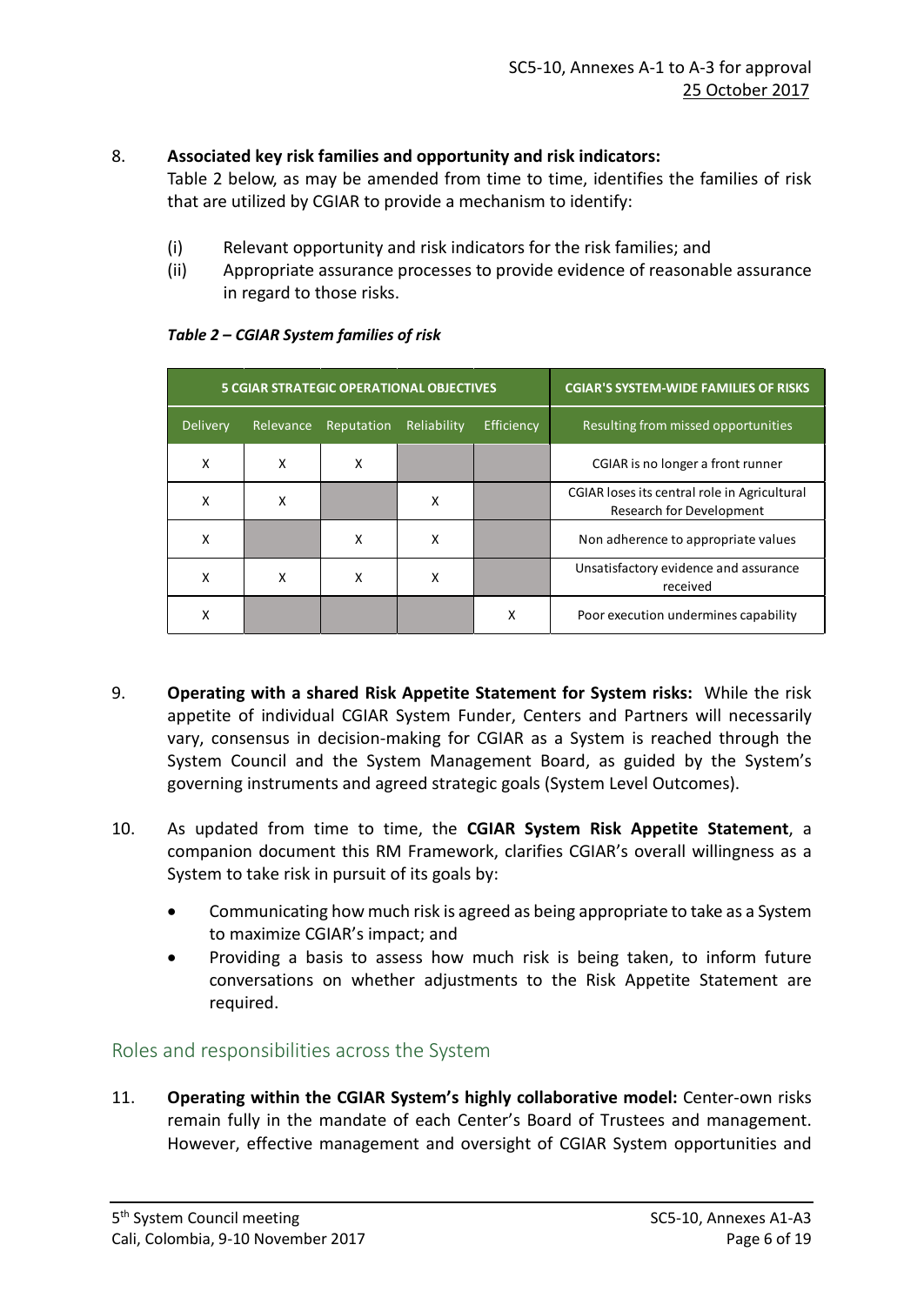risks will involve Centers mapping System risks that they oversee and manage to the CGIAR System Risk Register, and clarity on respective roles and responsibilities.

- 12. **Center Boards of Trustees** are responsible for:
	- a. Approving Center-own risk management policies, escalation procedures, and a risk appetite statement for the Center that is informed by the CGIAR System Risk Appetite Statement for System-wide opportunities and risks;
	- b. Overseeing effective risk management within the Center for Center-identified risks, and for those CGIAR System risks where the Center is identified as a risk owner within the CGIAR System Risk Register (whether individually, or together with the System Management Board and System Council);
	- c. Taking prompt action on risks and risk incidents that have the potential to impact the CGIAR System, including escalating relevant risks and risk incidents to the System Management Board in line with agreed communication and escalation procedures; and
	- d. When necessary and in consultation with the System Management Board, assuming responsibility for and taking required corrective action on Centerspecific issues with potential to impact the CGIAR System.

#### 13. **The System Management Board** is responsible for:

- a. Maintaining a CGIAR System Risk Register for the CGIAR families of risks, and ensuring routine consideration of the related opportunity and risk indicators to assess for ongoing relevance and adequacy;
- b. Developing and approving the CGIAR System Escalation Procedures in line with this RM Framework;
- c. Obtaining and providing to the System Council on a periodic basis reasonable assurance that the CGIAR System opportunities are being acted upon in conformity with the CGIAR System Risk Appetite Statement, and this RM Framework; and
- d. Taking all of actions attributed to the System Management Board in the CGIAR System Risk Management Guidelines; and
- e. Identifying necessary corrective actions to ensure effective implementation of the CGIAR Portfolio and effective governance of the System in line with this RM Framework and other System policies.

In practice, the System Management Board's Audit and Risk Committee will support the System Management Board in delivery against its responsibilities, whose work is undertaken in consultation with Center Audit Committee Chairs and the System Council's [Assurance Oversight Committee] [9](#page-6-0).

- 14. **The System Council** is responsible for**:**
	- a. Ensuring that the terms of reference for any advisory bodies to the System Council are risk-focused, and framed in a way that assists the delivery of combined assurance on opportunities and risks identified by the System from time to time;

<span id="page-6-0"></span><sup>&</sup>lt;sup>9</sup> Requires System Council agreement to change this name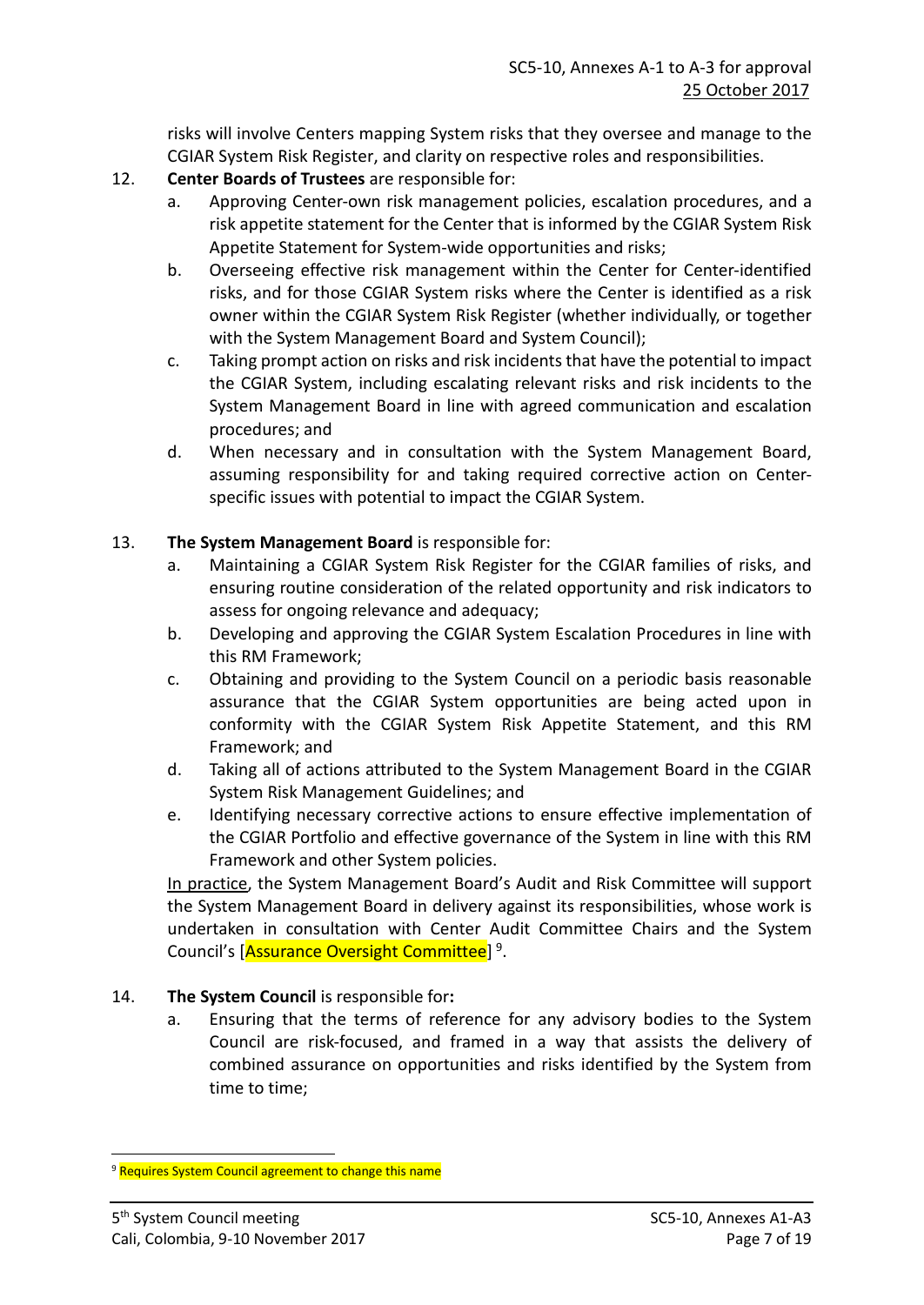- b. To the extent possible, providing timely information on budgetary outlook and anticipated changes in funding levels through the CGIAR Trust Fund and/or bilateral sources, to address the inherent financial risk issues for the System; and
- c. Providing strategic guidance to the System Management Board on possible systemic corrective actions that can enhance the capacity of the CGIAR System to deliver on its shared research agenda and to ensure ongoing effective governance of the System.

In practice, the System Council's [Assurance Oversight Committee], through an effective protocol with the System Management Board's Audit and Risk Committee, provides an effective communication bridge between the System Council and the System Management Board.

#### 15. **CGIAR System Partners** represented on the System Council are responsible for:

- a. informing the System Council about significant opportunities and risk relevant to the CGIAR System, or likely to impact it; and
- b. to the extent possible, providing opportunities for the CGIAR System to incorporate the outputs of individual Funder or other Partner-specific audits or reviews into the combined assurance model, to reduce duplication and enhance overall efficiency in the use of CGIAR System assurance resources.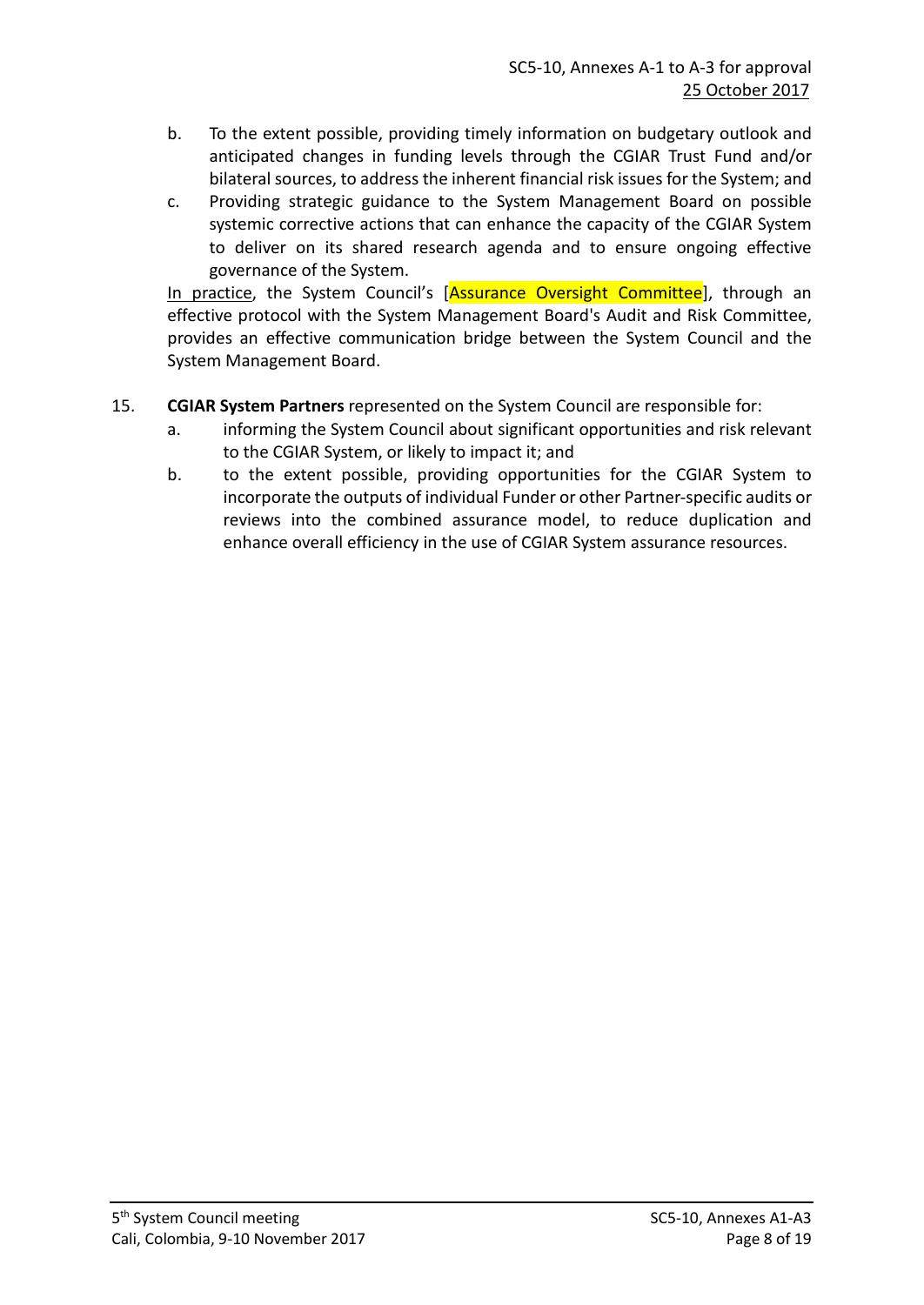#### CGIAR System communication and escalation principles

16. In line with the indicative model set out below, the information needed to act on any risk or opportunity will be escalated or de-escalated to the most relevant place in the System, with the originator of the information being informed of the outcome of related management action.

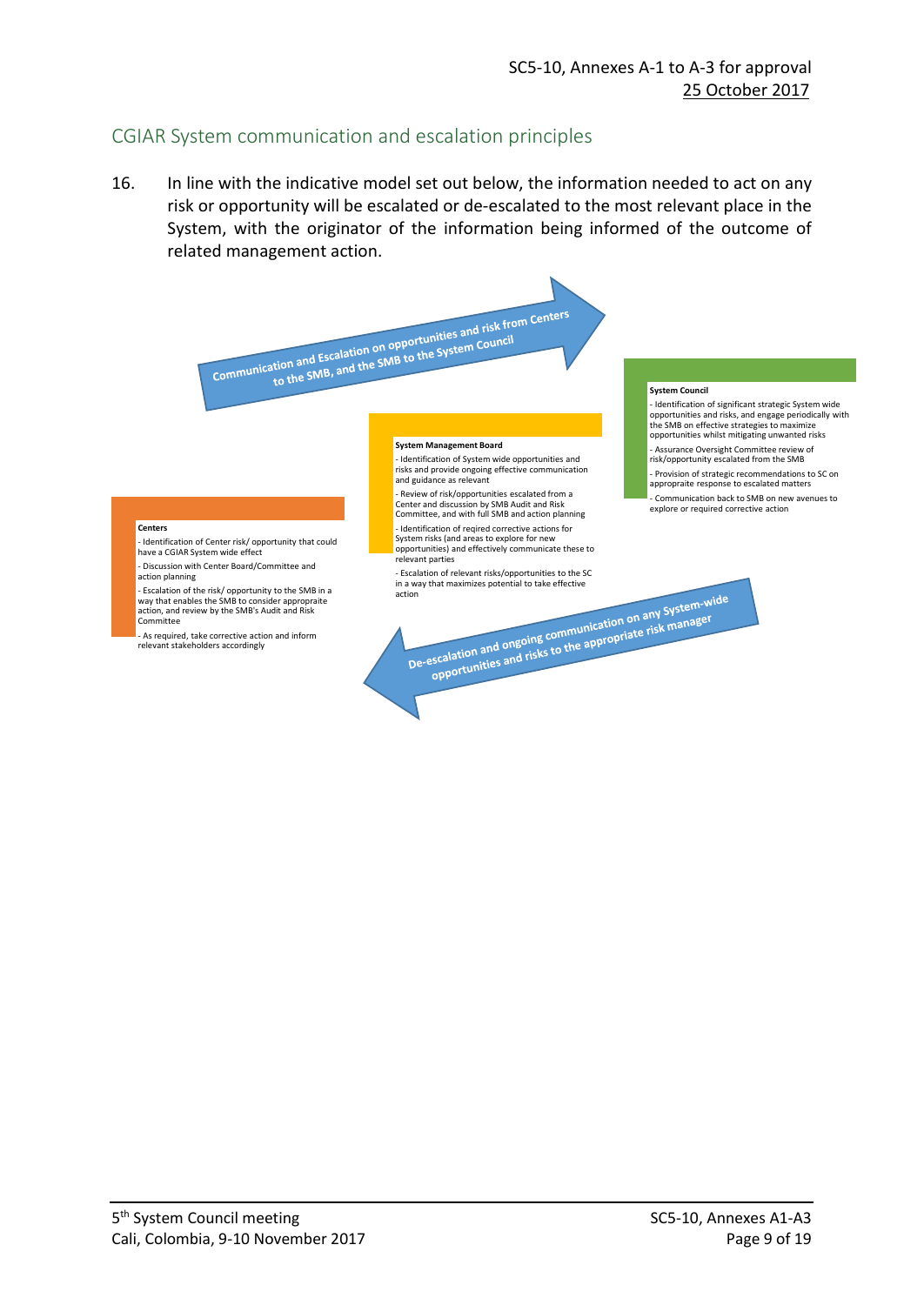- 17. The CGIAR System Escalation Guidelines will:
	- a. Recognize the clear distinction between: (i) reporting on the status of risk issues as a means of communicating ongoing effective System-wide risk management practices; (ii) raising an issue to seek the inputs of others whilst still retaining risk ownership; and (iii) if a specific issue so requires, situations involving the potential transfer of risk ownership from one System body to another, and the conditions on which that transfer would be accepted;
	- b. Define conditions and, where relevant, thresholds for escalating (and de-escalating) relevant events; and
	- c. Set out the template for escalation and de-escalation of topics, to ensure that the party receiving the communication receives adequate information upon which to take informed, timely action.
- 18. Pending approval of CGIAR System Escalation Guidelines, each Financial Framework Agreement sets out an interim escalation process as agreed by CGIAR's Centers and the System Council.<sup>[10](#page-9-0)</sup>

#### Continuous Learning

- 19. CGIAR accepts that change is constant. Not only are the internal and external environments we operate in continually evolving, but also the field of risk management and the maturity of each of our entities in their risk management approaches.
- 20. CGIAR commits to taking the lessons we learn while implementing this framework and the developments in the risk management field and to improve and transform our extended enterprise risk management framework and approaches to ensure success in changing economic conditions. This commitment to constant improvement will be supported by a formal assessment being performed on a regular basis, leading to actionable recommendations.

<span id="page-9-0"></span><sup>&</sup>lt;sup>10</sup> The interim process requires entities to promptly inform other System entities positioned closer to the funding source if there is a credible concern of financial irregularities, and of the corrective measures initiated. As a matter of practice, the transfer of information will be through the System Management Board, and matters will be escalated to the System Council as relevant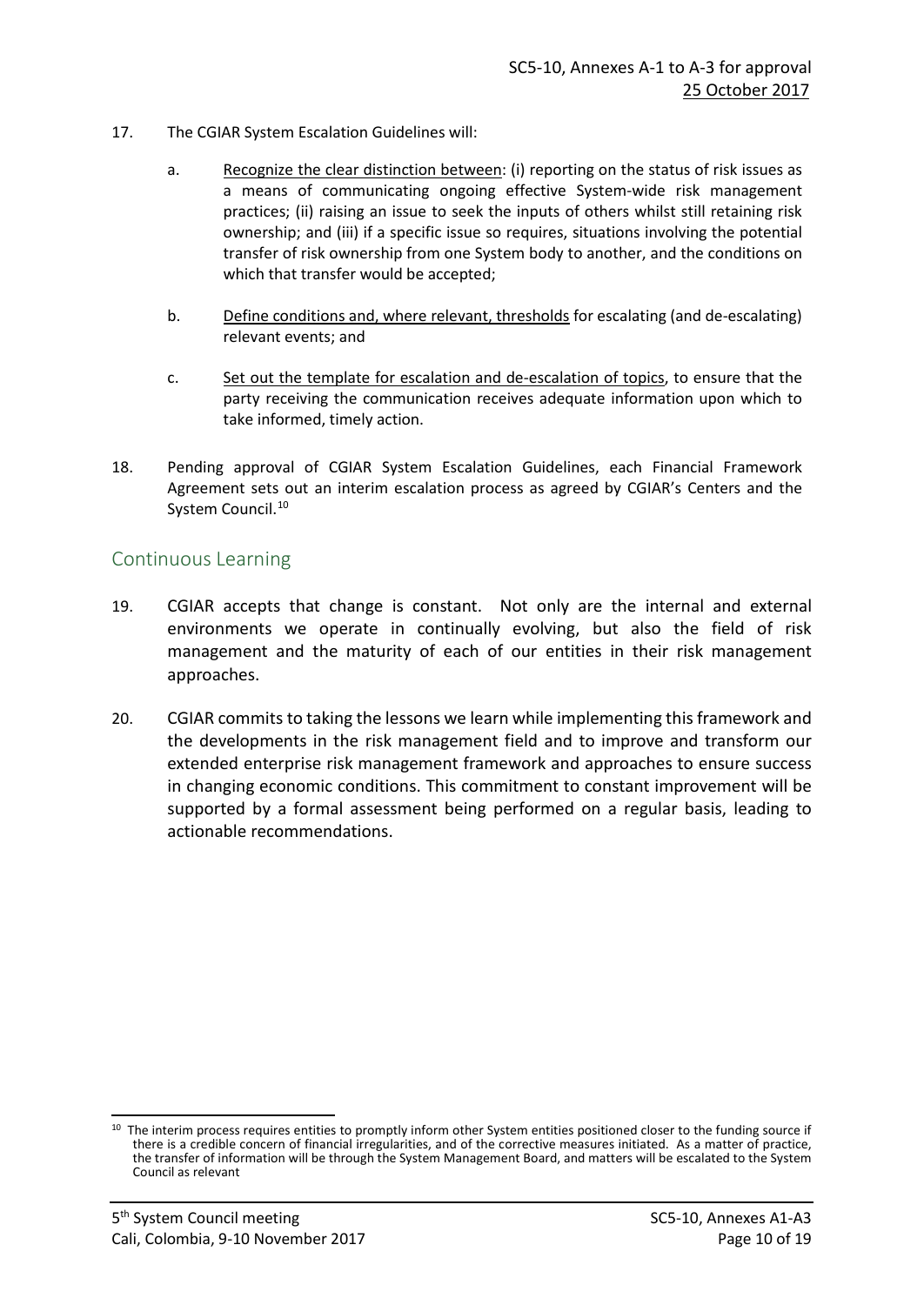



#### Draft CGIAR System Risk Appetite Statement<sup>[11](#page-10-0)</sup>

#### Introduction

In delivery of the goals of its ambitious Strategy and Results Framework 2016-2030, CGIAR strives to identify and measure an optimum balance between leveraging opportunities and managing risks.

CGIAR recognizes that its 'extended enterprise' environment, in which a number of organizations come together in a joint endeavor in order to achieve outcomes that none of them could have achieved on their own,<sup>[12](#page-10-1)</sup> brings together a number of stakeholders and partners, each with their own risk appetites and priorities. As these stakeholders and partners work together to deliver on CGIAR's mission, they are asked to make decisions guided by a common overarching understanding of to what extent risk-taking in pursuit of CGIAR's goals should be maximized or minimized in the relevant circumstance.

#### Risk appetite categories

CGIAR uses 4 categories to describe its willingness to take opportunities and manage risk to achieve its strategic operational objectives – with each area being indicative rather than exhaustive.

|                | <b>Categories</b> | <b>Opportunity and risk Philosophy</b>                                                                                                                                                                                                           | <b>Tolerance for uncertainty</b>                                                        |
|----------------|-------------------|--------------------------------------------------------------------------------------------------------------------------------------------------------------------------------------------------------------------------------------------------|-----------------------------------------------------------------------------------------|
| 3              | Open              | CGIAR accepts and encourages opportunities<br>presenting a risk of failure if the likelihood of<br>inherent risks materializing combined with their<br>potential impact results in the potential benefits<br>outweighing the combined risk level | Fully anticipate uncertain<br>outcomes or period-to-<br>period variations               |
| $\overline{2}$ | <b>Flexible</b>   | CGIAR accepts opportunities presenting a risk of<br>limited underachievement if the likelihood of<br>risks materializing combined with their potential<br>impact mean benefits more than offset losses                                           | Expect some level of<br>uncertainty, but will<br>proactively manage<br>potential impact |
| $\mathbf{1}$   | <b>Cautious</b>   | CGIAR is only willing to accept risks if they are<br>essential to delivery and there is a limited<br>possibility of failure to achieve its objectives                                                                                            | Limited tolerance for<br>uncertainty, with a<br>preference for safe delivery            |
| 0              | Averse            | CGIAR is not willing to accept any level of risk;<br>avoidance of risk is a core objective in decision<br>making                                                                                                                                 | <b>Extremely low tolerance</b><br>for uncertainty                                       |

<span id="page-10-0"></span> $11$  This statement draws on practices across partner and comparator organizations, as well as recognized international standards, including but not limited to The Gavi Alliance, IIA, COSO, Deloitte, and PwC published materials. Several Center

<span id="page-10-1"></span>risk appetite statements were also used as input to the development of this Statement.<br><sup>12</sup> UK Institute of Risk Management definition; for details see [https://www.theirm.org/media/1155369/IRM-Extended-](https://www.theirm.org/media/1155369/IRM-Extended-Enterprise_A5_AW.pdf)[Enterprise\\_A5\\_AW.pdf](https://www.theirm.org/media/1155369/IRM-Extended-Enterprise_A5_AW.pdf)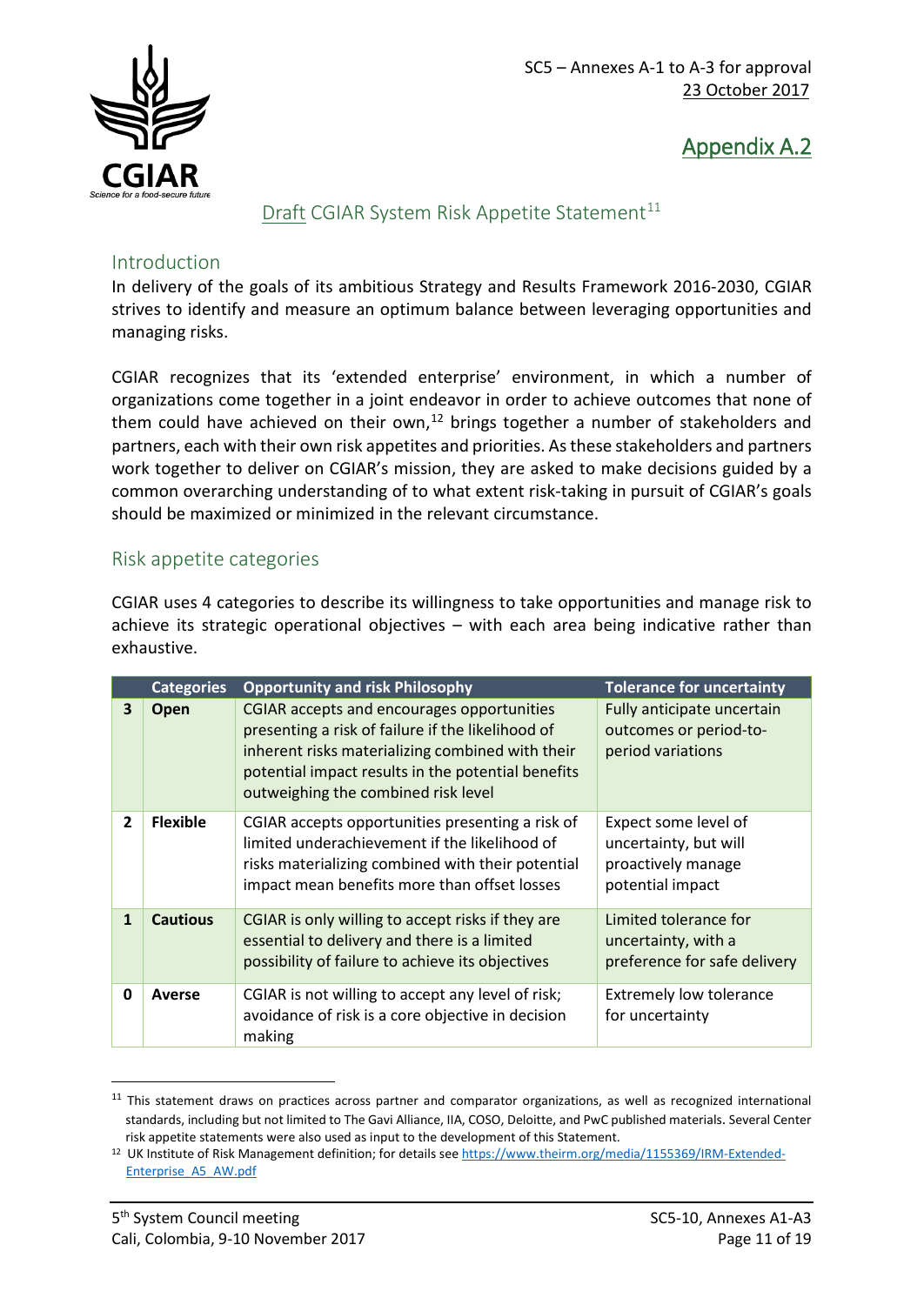## Risk Appetite Statement relevant to CGIAR's strategic operational objectives

- 1. **Delivery:** In **delivering good science, partnerships and other research outputs that provide critical improvements for food security, nutrition and resilience to climate change,** CGIAR has an open risk appetite as it seeks to maximize research opportunities in pursuit of its goals, or System-Level Outcomes ('SLO's): Within that:
	- a. CGIAR has a cautious risk appetite regarding research practices and research data management, recognizing that high ethical and evidence-based standards are essential for delivery of high-quality science.
- 2. **Relevance:** In **establishing and maintaining CGIAR as a relevant and sustainable tool for agricultural research for development**, CGIAR has an open risk appetite, recognizing that research is a highly competitive domain. To maintain CGIAR's comparative advantage, opportunities must be actively sought out. Within that:
	- a. CGIAR has a cautious risk appetite regarding the effective implementation and maintenance of quality systems.
- 3. **Reputation:** In **ensuring that the association with CGIAR is a rewarding and rational decision**, CGIAR has a cautious risk appetite, recognizing that deviation from adherence to positive values and behaviors and potential negative public image would have a high adverse effect on the achievement of CGIAR's goals. Within that:
	- a. CGIAR has a flexible risk appetite in the communication of the outputs and outcomes of its activities in order to be innovative in keeping agricultural research for development high on the global agenda.
- 4. **Reliability**: In **fulfilling formal commitments**, CGIAR has a cautious risk appetite, as it seeks to ensure that relationships with research partners, suppliers and target households and consumers are respected and based on trust. Within that:
	- a. CGIAR is averse and has no tolerance regarding the misuse of funds or scientific fraud.
- 5. **Efficiency:** To **generate all benefits mentioned above efficiently and provide 'value for money'**, CGIAR has a flexible risk appetite, as it seeks to maximize research and organizational synergies and retain top talent, but recognizing the need to ensure that efficiency gains in one area do not undermine other areas.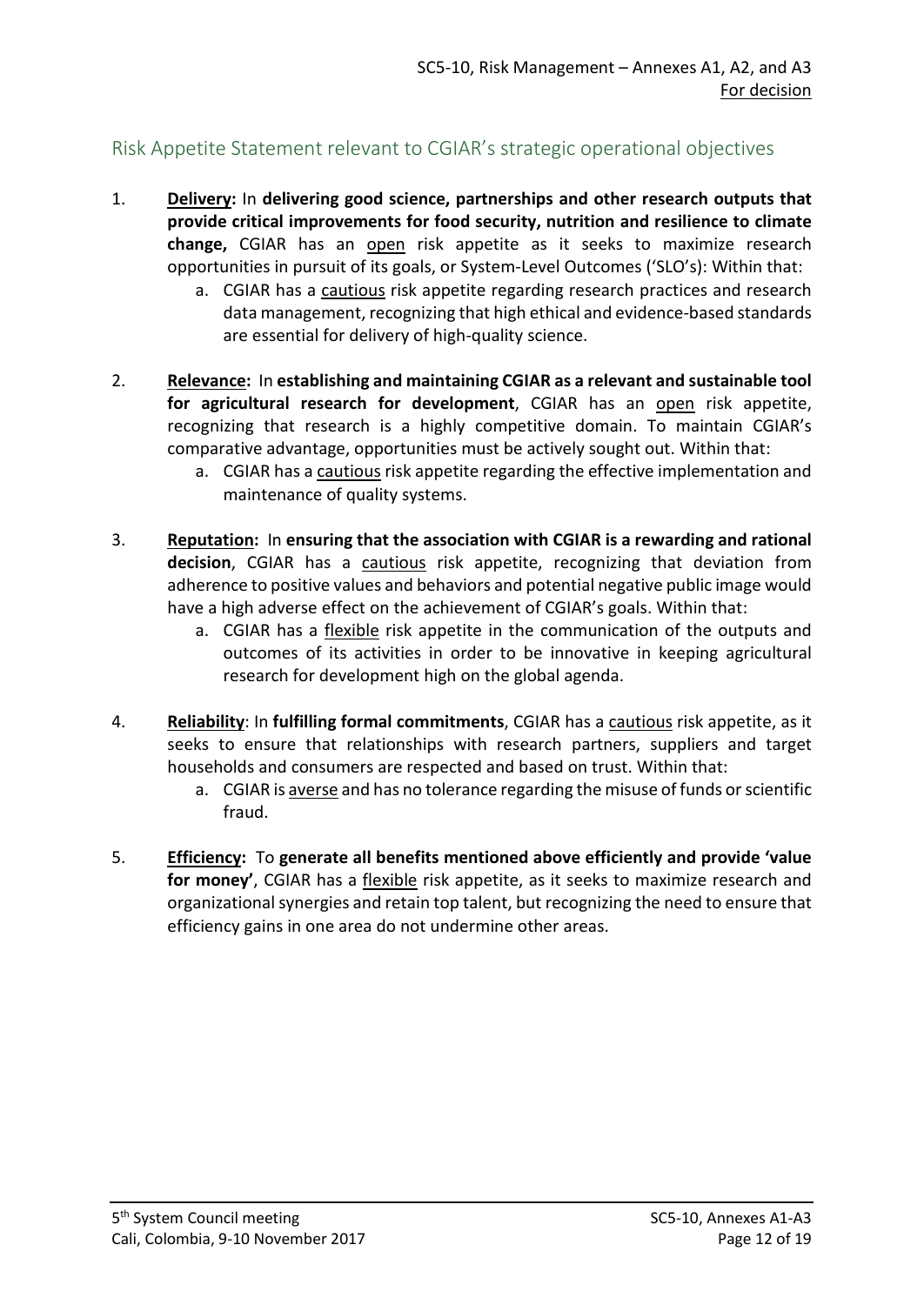

# APPENDIX A.3

# Draft Terms of Reference Assurance Oversight Committee of the System Council

#### Purpose

This proposed Terms of Reference seeks to ensure that the right level of oversight is provided by the System Council on assurance matters, and that duplication between the respective mandates of this Committee and of the Audit and Risk Committee of the System Management Board<sup>[13](#page-12-0)</sup> is avoided. This document includes the proposal that the System Council's standing committee be re-titled to 'Assurance Oversight Committee': to avoid confusion and to better position the System Council's Committee in our 'extended enterprise' environment.

## A. Committee Purpose and System-wide context

- 1. **The Assurance Oversight Committee ("AOC"), a standing committee of the System Council ("Council") composed of a majority of independent member[s14.](#page-12-1)**
- 2. **Its purpose**[15](#page-12-2) is to provide:
	- a. **The Council with assurance of the completeness and effectiveness of the Internal Audit Function and the independence of external audit functions**, and a structured reporting line between internal and external auditors and the System Council; and
	- b. **Oversight of system-wide governance, risk management and internal controls**.
- 3. **The AOC operates within the following context as agreed between CGIAR's Funders and Centers in June 2016**:
	- a. The Council's principal role is to keep under review the strategy, mission, impact and continued relevancy of the CGIAR System<sup>16</sup>;

<span id="page-12-0"></span> <sup>13</sup> [https://cgspace.cgiar.org/bitstream/handle/10947/4641/SMB-ARC\\_TOR\\_approved17Dec2016.pdf?sequence=1](https://cgspace.cgiar.org/bitstream/handle/10947/4641/SMB-ARC_TOR_approved17Dec2016.pdf?sequence=1)

<span id="page-12-1"></span><sup>14</sup> As stated in Article 8.2 of th[e CGIAR System Framework](http://library.cgiar.org/bitstream/handle/10947/4371/CGIAR%20System%20Framework%20-%20WEB.pdf?sequence=4)

<span id="page-12-2"></span><sup>15</sup> As stated in Article 8.2(a) of the CGIAR System Framework

<span id="page-12-3"></span><sup>16</sup> As stated in Article 2(b) of the CGIAR System Framework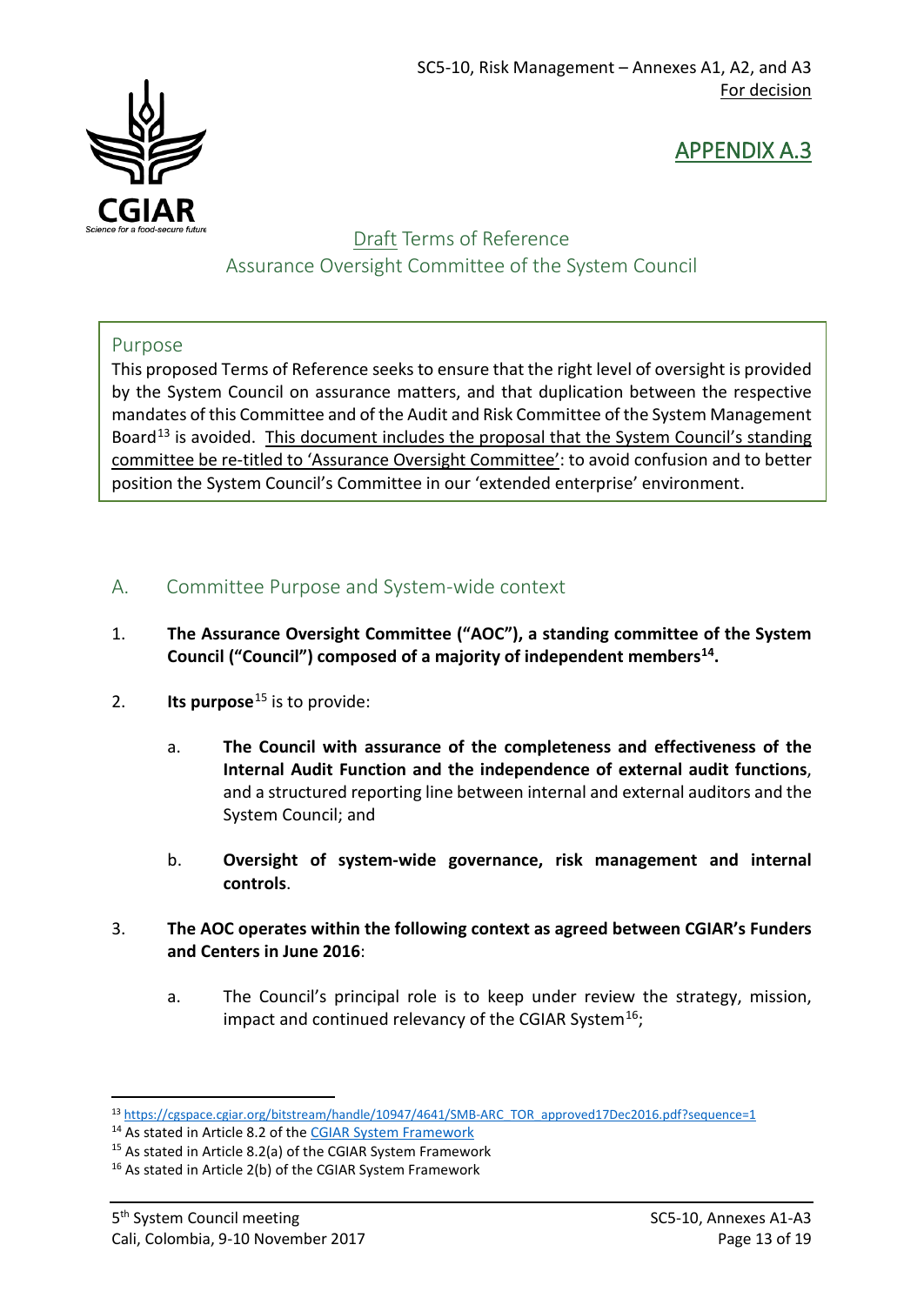- b. CGIAR's Funders provide guidance and financial resources for CGIAR Research and for the agreed operations of the CGIAR System Organization, which is governed by the CGIAR System Management Board ("Board");
- c. The Board's system-level oversight role is supported by a Board-appointed Audit and Risk Committee with a broad mandate in respect of System-level finance and risk and assurance matters;
- d. Between the Council and Board, it is the Council's responsibility to approve a risk management framework of the CGIAR System, and it is for the Board to approve System-focused internal audit function arrangements that are aligned to the risk management framework and which arrangements take into consideration the existence of the internal audit arrangements of each Center;
- e. CGIAR's Centers are autonomous organizations, each with their own Board of Trustees comprised of a majority of independent trustees, and supported by their respective Center's management, risk and assurance structures and processes, including Center-specific finance, risk and/or audit committees;
- f. Agreed Guiding Principles<sup>[17](#page-13-0)</sup> are intended to guide the development of policies, procedures and guidelines of the CGIAR System. These principles include (numbered 12), that "the principle of subsidiarity should guide policies and implementation, and overreach must be avoided. The Centers should be responsible for system functions that can be more efficiently and effectively executed by them and by CGIAR Research Programs and for the use of funds provided to them…"

#### **4. The AOC serves the Council in all matters covered by this Terms of Reference. In so doing, it shall be the responsibility of the AOC Chair to:**

- a. Maintain regular and open communication among AOC members and with the Council;
- b. Coordinate with the System Council's Strategic Impact, Monitoring and Evaluation Committee to support the delivery of effective combined assurance in relation to scientific advice and evaluation elements; and
- c. Establish and maintain an effective consultation model with the System Management Board via its Audit and Risk Committee to facilitate delivery on the respective mandates of the two committees, thus ensuring open and transparent communications, and the appropriate escalation and deescalation of matters as relevant to the differing oversight responsibilities within the CGIAR System.

<span id="page-13-0"></span><sup>&</sup>lt;sup>17</sup> The Guiding Principles are recognized in Article 1 of the CGIAR System Framework and set out in full text in Annex A of the Framework, as agreed at the meeting of Centers and Contributors in February 2016.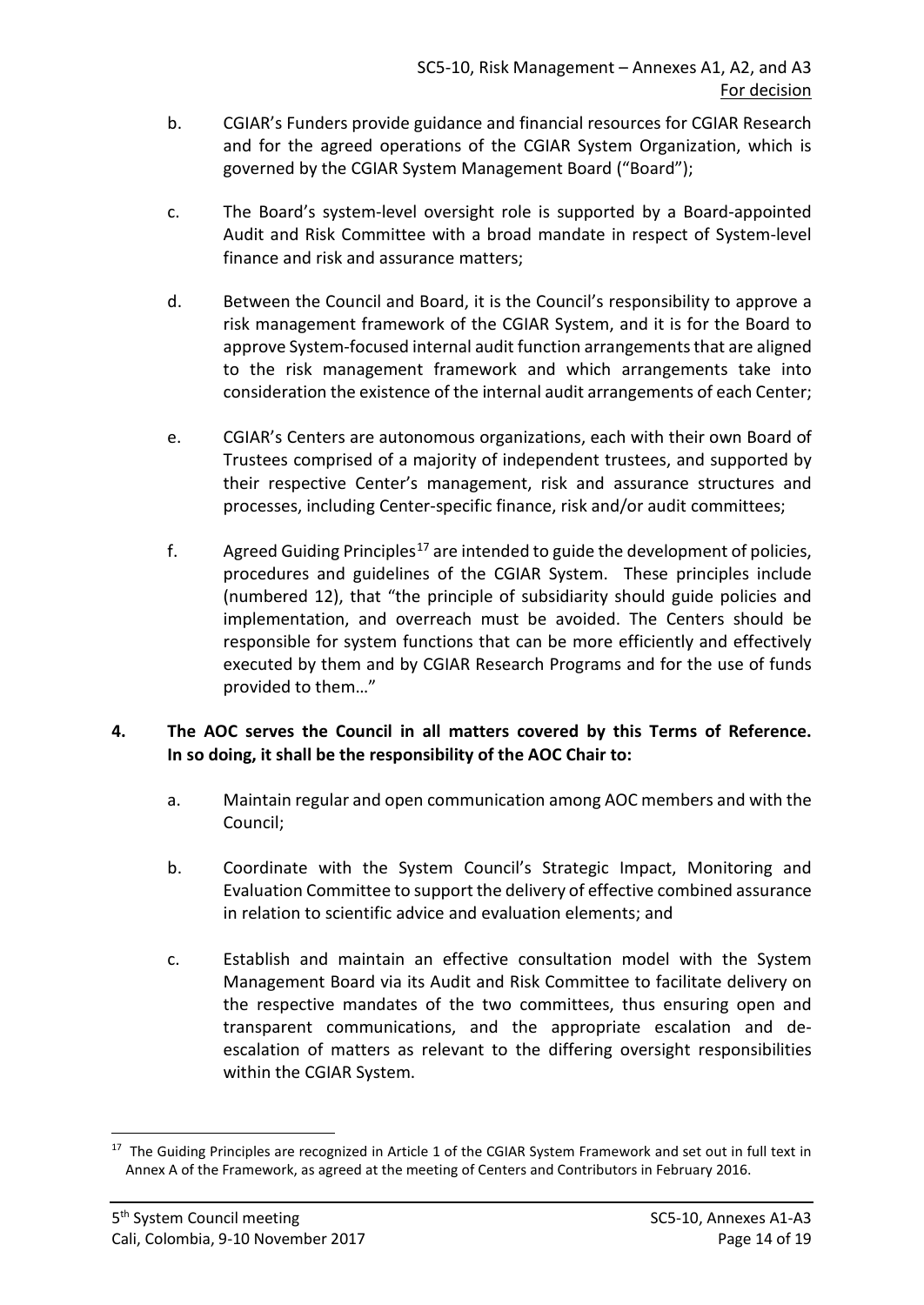#### B. Committee roles and responsibilities

#### **5. Pursuant to the purpose set out in Article 2(a) above, the AOC's responsibilities comprise the following:**

#### *Assurance functions related to internal and external audit*

- a. Provision of input on behalf of the Council into the periodic review and approval by the Board of terms of reference and a process for fulfilling the Internal Audit Function arrangements for the CGIAR System;<sup>[18](#page-14-0)</sup>
- b. Provision of advice on the System's Internal Audit Function arrangements; whether they provide sufficient system-wide assurance consistent with the risk management framework of the CGIAR System and whether such arrangements are appropriately funded; <sup>[19](#page-14-1)</sup>
- c. Consideration of consolidated lessons learned and prioritized recommendations relating to System-wide risks arising from the Board's review of findings and follow-up emanating from the Internal Audit Function, and providing advice to the Council on the appropriateness of planned actions;<sup>[20](#page-14-2)</sup>
- d. Consideration of consolidated metrics on the quality and independence of internal audit arrangements and external audit providers throughout the System, and offer recommendations to the Council regarding any System-wide assurance risks or gaps which may arise;
- e. Serving as the conduit for a structured reporting line between the System Management Board and the Council regarding Internal Audit Function arrangements and external auditors; including providing recommendations to the Council that appropriate escalation and de-escalation processes are in place to respect the principle of subsidiary to the extent possible, having regard to the nature of the risk or assurance questions arising.

#### *Oversight of System-wide governance, risk management and internal controls*

- f. Provision of advice and recommendations to the Council regarding its approval and periodic review of the risk management framework of the CGIAR System and an appropriate risk appetite statement related to System-level risks<sup>21</sup>;
- g. Review of strategic-level risk exposures and the steps taken by the System Organization on the direction of the System Management Board to monitor and control such exposures, and reporting to the Council on such matters and any recommendations arising therefrom;

<span id="page-14-0"></span><sup>&</sup>lt;sup>18</sup> Article 6.1(h) of the CGIAR System Framework. The review cycle would typically be each 3-5 years.

<span id="page-14-1"></span><sup>&</sup>lt;sup>19</sup> Article 6.1 (i) of the CGIAR System Framework.

<span id="page-14-2"></span><sup>&</sup>lt;sup>20</sup> Article 6.1 (j) of the CGIAR System Framework.

<span id="page-14-3"></span> $21$  Article 6.1(I) of the CGIAR System Framework. The review cycle would typically be every 3-5 years.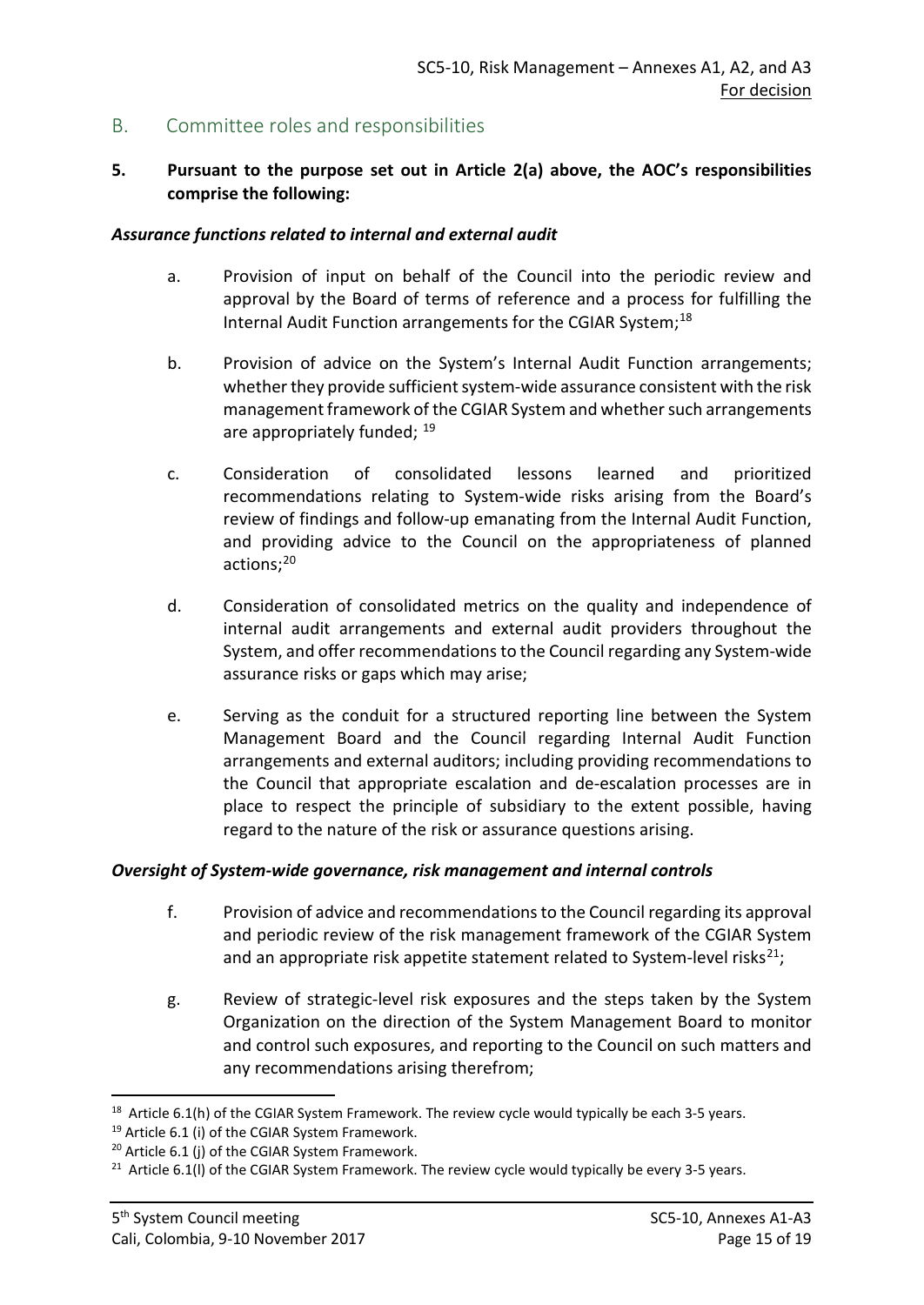- h. Review of consolidated information on corrective actions taken by the System Management Board under funding agreements with Centers and the risk management framework of the CGIAR System, providing observations to the Council on the adequacy and relevance of those actions:<sup>[22](#page-15-0)</sup>
- i. Provision of advice to the System Management Board on the reasonableness of business plans and budget projections for the Council's advisory functions to inform the Board's submission to the Council of consolidated System entity multi-year and/or annual work programs and budgets; $^{23}$  $^{23}$  $^{23}$
- j. Review of key recommendations from the System Management Board arising from their review of consolidated system-level annual financial reports, providing feedback to the Council in line with the risk management framework of the CGIAR System; [24](#page-15-2)
- k. Provision of advice to the Council regarding its approval of CGIAR policies relating to System-wide governance and risk management; $^{25}$  and
- l. Upon request, provision of input into the System Management Board's commissioning of governance and management reviews of CGIAR Centers to complement the evaluations of the CGIAR Portfolio.<sup>[26](#page-15-4)</sup>

## C. Composition and Chair

- 6. Composition. Membership of the AOC shall be composed of a maximum of five (5) persons, the majority of whom shall be independent members<sup>[27](#page-15-5)</sup>. Other members shall be selected from amongst the Council's voting member constituencies. In line with good governance practices, independent members shall not have been involved in any capacity with the CGIAR System in the 3 years prior to their appointment date.
- 7. Appointment process. AOC members are appointed by the System Council. As required, the System Council shall appoint an ad hoc nominating committee to undertake a search for membership candidates and make appointment recommendations. The CGIAR System Organization shall serve in a secretariat capacity to the nominating committee.
- 8. Skills and experience. Persons serving as members of the AOC who are not System Council voting member constituency representatives shall have one or more of the following experience and skills:

<span id="page-15-0"></span> <sup>22</sup> Article 6.1 (bb) of the CGIAR System Framework.

<span id="page-15-1"></span><sup>&</sup>lt;sup>23</sup> Article 6.1 (u) of the CGIAR System Framework.

<span id="page-15-2"></span><sup>24</sup> Article 6.1 (aa) of the CGIAR System Framework.

<span id="page-15-3"></span><sup>&</sup>lt;sup>25</sup> Article 6.1 (k) of the CGIAR System Framework.

<span id="page-15-4"></span><sup>&</sup>lt;sup>26</sup> Article 6.1 (dd) of the CGIAR System Framework.

<span id="page-15-5"></span><sup>&</sup>lt;sup>27</sup> In line with the requirement in Article 8.2(a) of the CGIAR System Framework, the Committee shall have a majority of independent members.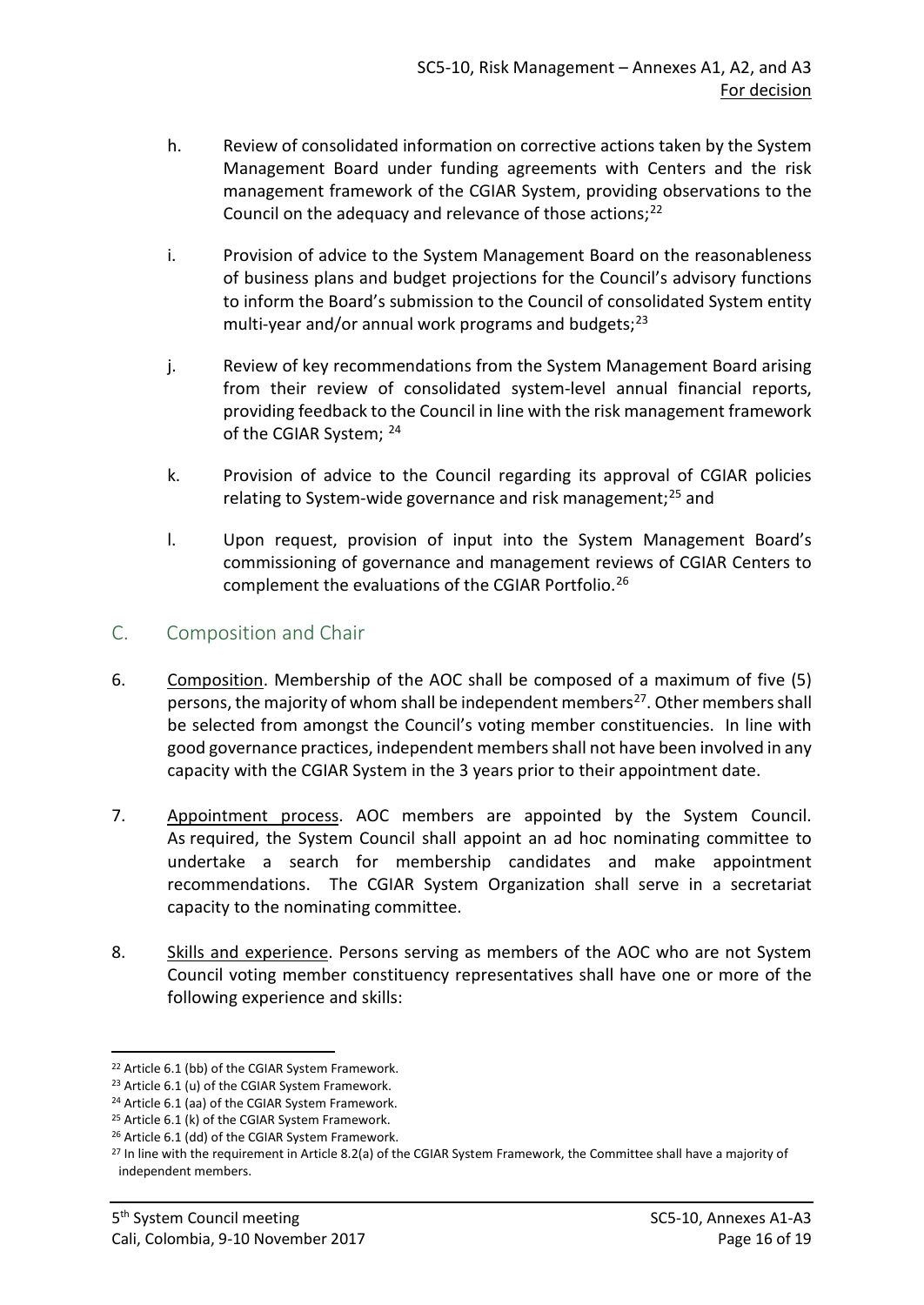- a. Corporate governance
- b. Financial and programmatic performance management
- c. Internal audit and risk management
- d. Ethics and investigation
- 9. Term of members. Each AOC member (including the Chair) shall serve on the committee for up to three years, and shall serve until their successor shall be duly designated or until such member's earlier resignation or removal by decision of the Council. AOC members may be renewed as determined by the Council.
- 10. Chair. The members of the AOC shall elect a Chair from amongst their members, using a simple majority vote, for a term of three years. The Chair may be re-appointed for one additional three-year term if supported by all other members of the AOC and endorsed by the Council. Whenever possible, the AOC Chair should be drawn from the independent members of the AOC.
- 11. Delegation of Authority. The AOC shall have the power to delegate on an exceptional basis its authority and duties to the AOC Chair.

#### D. Operations

- 12. Meetings. The AOC shall meet at least twice per year, preferably in advance of System Council meetings. Meeting dates shall be determined by the Chair in consultation with the other members. Meetings may be held virtually for efficiency purposes.
- 13. Quorum. A majority of members, one of whom is the Chair (or a temporary Chair nominated by the Chair should circumstances require), shall constitute a quorum for the transaction of business.
- 14. Agenda. The AOC Chair shall develop an annual rolling agenda, and for each meeting a draft Agenda distributed to committee members not less than 14 days before the meeting.
- 15. Meeting documents. Documents for each meeting will, to the extent practicable, be posted on a dedicated System Council AOC meeting site by the System Organization 7 days prior to each meeting to permit meaningful review in advance of the meeting.
- 16. Observers and other invitees. The Chair of the Audit and Risk Committee of the System Management Board shall have a standing invitation to all AOC meetings. The AOC Chair will ensure that other relevant stakeholders from across the System are invited to participate in meetings relevant to the meeting Agenda.
- 17. Authority and direct access. The AOC may seek any information it considers necessary to fulfil its responsibilities. The AOC shall have direct access to all internal and external assurance providers it considers necessary to fulfil its responsibilities.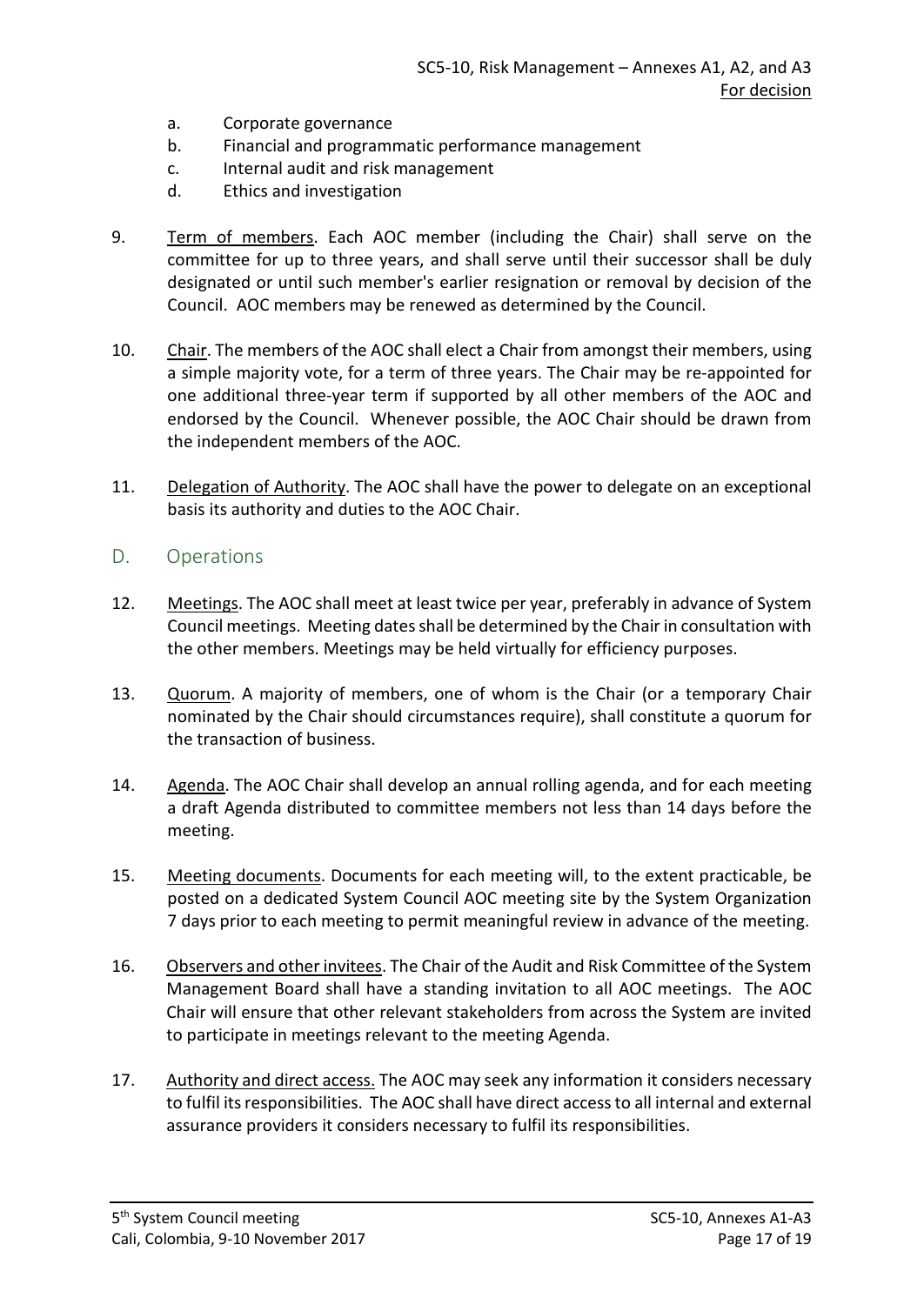- 18. Decision-making on matters for recommendation to the Council. The AOC Chair should aim for consensus on all decisions resulting in a recommendation being formally put to the Council. If consensus cannot be reached, both the majority and minority positions shall be reported to the Council.
- 19. Reporting. The AOC is under the formal authority of the Council. The AOC shall provide the Council with each meeting summary and regularly report on its meetings and other activities to the Council. As such, AOC meeting summaries may form public record documents of the Council. The Executive Director of the System Organization shall designate a resource person to serve as the secretariat officer for all meetings.
- 20. Communication. The AOC Chair should be in regular communication with the Chair of the Audit and Risk Committee of the System Management Board.
- 21. Participation in Council meetings. The AOC Chair shall be invited to attend the System Council meetings, if that person is not otherwise a member of the System Council[28.](#page-17-0)
- E. Declarations of interests and independence
- 22. Register of interests and continuing disclosure requirements for potential conflicts. All AOC members will be required to comply with the Council's policies on disclosure of interests, and a register of AOC member interests will be accessible to the AOC and Council members. Where an AOC member has a perceived or actual conflict of interest on a specific topic under discussion, they will make the circumstances known to the AOC, to ensure that discussions proceed in an open and transparent manner.
- 23. Declarations of independence. All external independent members will be required to sign a declaration of independence in the format approved by the Council.
- F. Remuneration and financial support to attended meetings
- 24. Support. The external independent members of the AOC may receive a modest honorarium for service in accordance with any honorarium framework approved by the Council, in addition to support for travel expenses and per diem according to the stipulations of the System Organization's travel and expenses policy. Persons serving on the AOC who are affiliated with any System Council constituency are ineligible to receive an honorarium, but may be compensated for travel costs if from a developing country constituency.
- G. Committee performance and changes to the Terms of Reference
- 25. Performance. The AOC will review its own performance on an annual basis having regard to the principles and the purpose of these Terms of Reference and report the outcome of such reviews to the Council.

<span id="page-17-0"></span><sup>&</sup>lt;sup>28</sup> As stated in Article 3.3(a) of the CGIAR System Framework